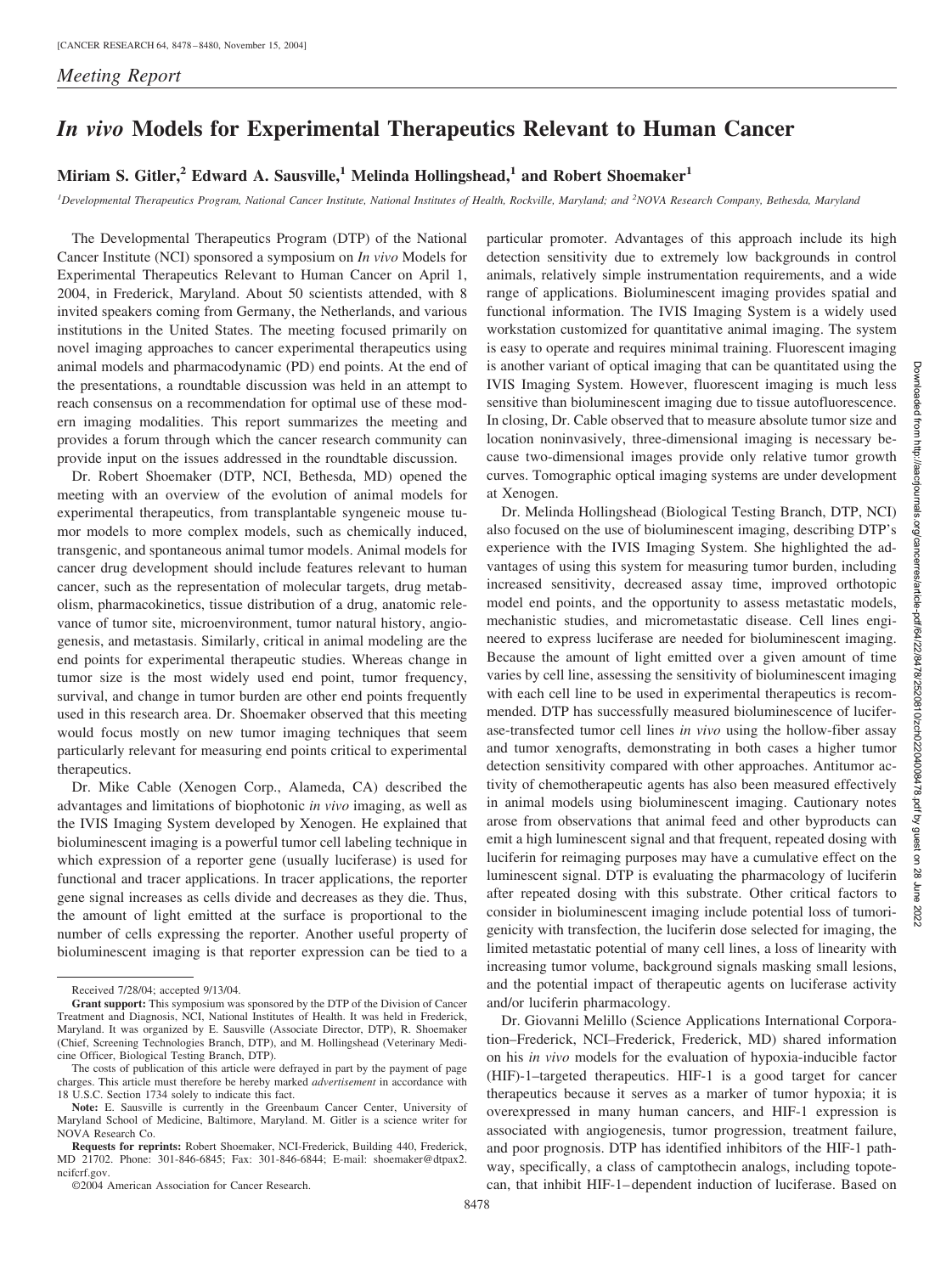the *in vitro* findings, a U251–HIF-1–reactive element (HRE) tumor xenograft model has been developed in which the effects of chronic *versus* intermittent administration of topotecan on luciferase expression and several PD end points are being determined. Results thus far indicate that intermittent administration of topotecan has a more transient and less profound effect than chronic administration. Only chronic administration inhibits microvessel density and tumor growth. In addition, chronic dosing inhibits HIF-1 $\alpha$  protein expression, as well as mRNA expression of vascular endothelial growth factor and phosphoglycerate kinase 1. Thus, sustained but not intermittent inhibition of HIF-1 $\alpha$  may be associated with a biologically relevant response. These data support the use of this *in vivo* imaging model as a valuable tool for the evaluation of hypoxia-targeting agents; however, determination of PD end points at the tissue level is essential to better understand the molecular mechanism of targeted agents.

To close the morning session, Dr. Jos Jonkers (Netherlands Cancer Institute, Amsterdam, the Netherlands) expanded on the use of bioluminescent imaging for longitudinal monitoring of spontaneous tumor development in conditional mouse models of human cancer. Either transgenic or knockout mice can be used to generate conditional alleles of genes mutated in human cancer to induce spontaneous tumors. These models can be generated by recombinase-mediated gene switching. With the assistance of bioluminescent imaging, conditional models are being used to validate experimental therapeutic studies. The K-Ras<sup>v12</sup> non-small-cell lung cancer model has been used to induce lung tumors by inoculation of Ad-Cre particles. A conditional luciferase transgenic mouse model (LucRep) has also been developed in which a stop element is removed by Cre, leading to expression of luciferase. Cross-breeding the two models generates a compound conditional mouse that can be used to longitudinally monitor lung tumors with bioluminescent imaging. Whether this model responds to therapeutic strategies used on human non–small-cell lung cancer remains to be determined. Single-agent (doxorubicin) and combinatorial [doxorubicin plus cyclin-dependent kinase (CDK) inhibitor] therapeutic interventions using a conditional pituitary tumor model have shown that the antitumor effect of doxorubicin closely resembles that observed in the clinical setting. This model has also served to demonstrate synergistic activity between doxorubicin and a CDK inhibitor in a spontaneous tumor model *in vivo*.

The afternoon session opened with a presentation by Dr. Umar Mahmood (Harvard Medical School, Boston, MA) on near-infrared fluorescence (NIRF) and magnetic resonance (MR) imaging in small animals. Optical imaging probes sensitive in the NIRF spectrum can be used for *in vivo* imaging of enzyme activity. Because proteases are overexpressed in many tumors, they represent an attractive target for antitumor imaging and therapeutic strategies. "Smart probes," which change their physical properties after specific molecular interaction with their targets, have been developed to detect specific protease activity (*e.g.,* cathepsin D) in tumors. The effects of therapeutic agents whose targets are at the protein level (*e.g.,* matrix metalloproteinase 2 inhibitors) as well as the "aggressiveness" of tumors can be optically imaged with NIRF probes. The intensity of the fluorescent signal is proportional to the protease activity, and this can be correlated with the level of dysplasia. Compared with other imaging modalities, NIRF allows multichannel imaging at different wavelengths in the same animal; thus, expression of two different genes can be monitored simultaneously. Small animal fluorescent endoscopy has been developed to study abdominal organs and colon cancer.

Another optical imaging modality being used for detection of deep tumors and experimental therapeutics is tomographic NIRF imaging, in which high spatial resolution appears in areas of protease activity and fluorescence correlates with *ex vivo* histology. MR imaging is being used for small animal phenotyping, receptor imaging, and cell tracking, as well as for detecting angiogenesis, apoptosis, and marker genes in gene therapy. Lastly, optical NIRF imaging has been combined with MR imaging to yield highly detailed molecular and anatomic information in small animals. Dr. Mahmood stressed the potential translation of these imaging modalities to the clinical setting.

Dr. Lily Wu (University of California Los Angeles, Los An*g*eles, CA) addressed the use of gene expression-based imaging coupled with gene therapy in advanced human prostate cancer xenograft models. The expression of a specific reporter or therapeutic gene can be targeted to tumor cells by inserting a specific promoter into an adenoviral vector. Targeted gene expression can then be monitored *in vivo* using noninvasive optical imaging techniques, allowing detection of diseased tissue and accurate monitoring of the kinetics and levels of transgene expression. Dr. Wu has used two approaches to enhance the activity of the prostate-specific antigen promoter to drive the expression of the firefly luciferase reporter gene. In the first approach, multimers of androgen-responsive elements are incorporated into the construct; in the second approach, a two-step transcriptional amplification (TSTA) system is used, in which a modified prostate-specific antigen promoter drives a potent synthetic transcriptional activator, which in turn activates the expression of a reporter or therapeutic gene. Using the first approach, targeted luciferase expression has been identified in distant metastatic LAPC prostate cancer cells in animals. Expression of firefly luciferase has been amplified in LAPC prostate cancer cells with the TSTA approach. The TSTA system has also been used for targeted expression of therapeutic genes (*e.g.,* herpes simplex virus-thymidine kinase). Positron emission tomography (PET) imaging has been adapted to gene-based imaging in small animals using the herpes simplex virus-thymidine kinase reporter gene. Other applications of TSTA gene expression imaging include the monitoring of acute androgen withdrawal therapy and real-time imaging of androgen receptor function. This approach appears to be feasible also in androgen-independent and metastatic prostate cancer.

Professor Heinz-Herbert Fiebig (University of Freiburg, Freiburg, Germany) contributed to the understanding of *in vivo* drug–target interactions by presenting an overview of the characterization of molecular targets in the cell lines constituting the Freiburg collection of human tumor xenografts. As an example of drug–target interactions, he described the mechanism of action of 17-demethoxy-17-*N,N*dimethylaminoethylamino-geldanamycin (17-DMAG), a geldanamycin derivative. Heat shock proteins (HSPs) are the molecular target of 17-DMAG. Whereas 17-DMAG depletes the HSP90 and client proteins such as c-erbB2/HER2, CDK4, and Akt, it induces HSP70, causing cell cycle arrest and apoptosis. The compound is more active in cell lines expressing high levels of HSP90 than in those expressing low levels of HSP90. A second example of drug–target interactions was provided with respect to halofuginone, a quinoxaline alkaloid. The agent inhibits collagen types I and II, matrix metalloproteinase 2, and vascular endothelial growth factor and reduces metastasis and angiogenesis. Halofuginone is currently under phase I clinical evaluation by the European Organization for Research and Treatment of Cancer. Studies with tumor xenograft models have shown that the antitumor activity of halofuginone correlates with a decrease in the protein expression of collagen type I, as well as decreased microvessel density. Molecular characterization of the Freiburg xenograft collection has allowed the selection of tumors overexpressing the target of interest for *in vitro* and *in vivo* experimental therapeutic studies.

To complete the afternoon session, Dr. Allan Johnson (Duke Medical Center, Durham, NC) provided an overview on the use of small animal microscopy for cancer research. He illustrated challenges with small animal imaging hardware and provided examples of microradiography, microcomputed tomography, and MR microscopy. Monitoring the animal's physiologic state and stability is critical in small